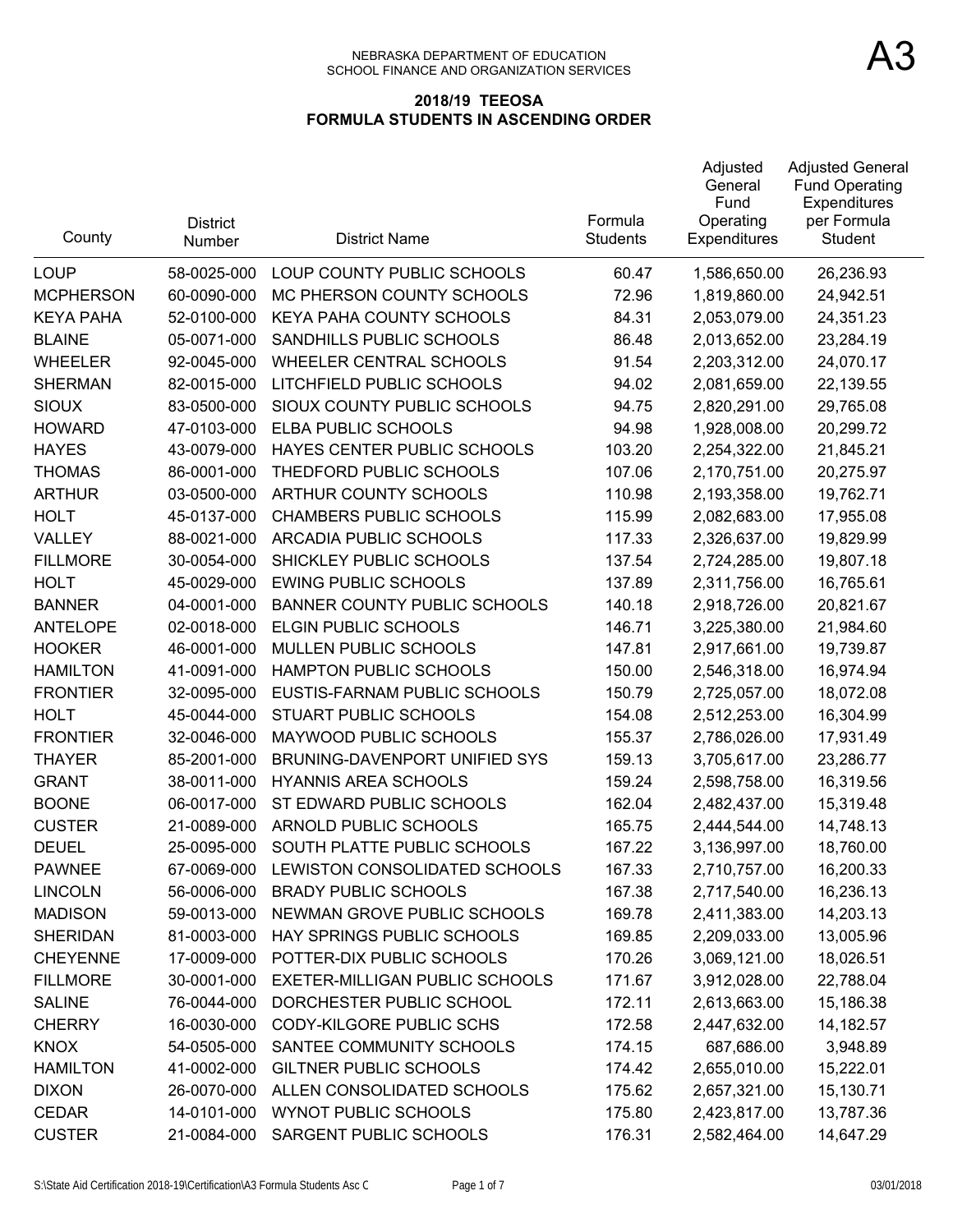| County              | <b>District</b><br>Number | <b>District Name</b>                  | Formula<br><b>Students</b> | Adjusted<br>General<br>Fund<br>Operating<br>Expenditures | <b>Adjusted General</b><br><b>Fund Operating</b><br>Expenditures<br>per Formula<br><b>Student</b> |
|---------------------|---------------------------|---------------------------------------|----------------------------|----------------------------------------------------------|---------------------------------------------------------------------------------------------------|
| <b>CUSTER</b>       | 21-0044-000               | ANSLEY PUBLIC SCHOOLS                 | 177.23                     | 2,619,889.00                                             | 14,782.70                                                                                         |
| <b>JOHNSON</b>      | 49-0033-000               | STERLING PUBLIC SCHOOLS               | 178.68                     | 2,637,987.00                                             | 14,763.89                                                                                         |
| <b>CHEYENNE</b>     | 17-0003-000               | LEYTON PUBLIC SCHOOLS                 | 184.57                     | 3,490,603.00                                             | 18,912.54                                                                                         |
| <b>COLFAX</b>       | 19-0058-000               | <b>CLARKSON PUBLIC SCHOOLS</b>        | 185.27                     | 2,736,923.00                                             | 14,772.76                                                                                         |
| <b>FRONTIER</b>     | 32-0125-000               | MEDICINE VALLEY PUBLIC SCHOOLS        | 188.04                     | 2,984,825.00                                             | 15,873.68                                                                                         |
| <b>LOGAN</b>        | 57-0501-000               | STAPLETON PUBLIC SCHOOLS              | 188.40                     | 2,665,030.00                                             | 14,145.93                                                                                         |
| <b>LINCOLN</b>      | 56-0565-000               | <b>WALLACE PUBLIC SCH DIST 65 R</b>   | 188.60                     | 3,079,958.00                                             | 16,330.76                                                                                         |
| <b>PIERCE</b>       | 70-0542-000               | OSMOND COMMUNITY SCHOOLS              | 189.43                     | 2,750,116.00                                             | 14,517.55                                                                                         |
| <b>SCOTTS BLUFF</b> | 79-0002-000               | MINATARE PUBLIC SCHOOLS               | 189.67                     | 2,661,112.00                                             | 14,030.29                                                                                         |
| <b>DAWSON</b>       | 24-0101-000               | SUMNER-EDDYVILLE-MILLER SCHS          | 191.06                     | 3,280,834.00                                             | 17,171.55                                                                                         |
| <b>DEUEL</b>        | 25-0025-000               | <b>CREEK VALLEY SCHOOLS</b>           | 191.63                     | 4,237,387.00                                             | 22,112.10                                                                                         |
| <b>COLFAX</b>       | 19-0039-000               | LEIGH COMMUNITY SCHOOLS               | 193.68                     | 3,023,208.00                                             | 15,609.36                                                                                         |
| <b>DODGE</b>        | 27-0062-000               | <b>SCRIBNER-SNYDER COMMUNITY SCHS</b> | 194.63                     | 3,272,956.00                                             | 16,816.35                                                                                         |
| <b>KNOX</b>         | 54-0576-000               | <b>WAUSA PUBLIC SCHOOLS</b>           | 197.20                     | 2,448,676.00                                             | 12,417.14                                                                                         |
| <b>POLK</b>         | 72-0075-000               | HIGH PLAINS COMMUNITY SCHOOLS         | 201.67                     | 4,358,830.00                                             | 21,614.18                                                                                         |
| <b>KNOX</b>         | 54-0501-000               | NIOBRARA PUBLIC SCHOOLS               | 202.19                     | 2,808,377.00                                             | 13,890.07                                                                                         |
| <b>WAYNE</b>        | 90-0595-000               | <b>WINSIDE PUBLIC SCHOOLS</b>         | 202.26                     | 3,259,993.00                                             | 16,118.23                                                                                         |
| <b>CUSTER</b>       | 21-0180-000               | CALLAWAY PUBLIC SCHOOLS               | 203.20                     | 2,767,334.00                                             | 13,618.91                                                                                         |
| <b>PHELPS</b>       | 69-0055-000               | LOOMIS PUBLIC SCHOOLS                 | 203.74                     | 2,962,271.00                                             | 14,539.18                                                                                         |
| <b>DAWES</b>        | 23-0071-000               | <b>CRAWFORD PUBLIC SCHOOLS</b>        | 203.83                     | 2,827,118.00                                             | 13,870.09                                                                                         |
| <b>BOONE</b>        | 06-0075-000               | RIVERSIDE PUBLIC SCHOOLS              | 204.19                     | 3,790,515.00                                             | 18,564.01                                                                                         |
| <b>KEARNEY</b>      | 50-0001-000               | WILCOX-HILDRETH PUBLIC SCHOOLS        | 204.26                     | 3,733,878.00                                             | 18,279.60                                                                                         |
| <b>GOSPER</b>       | 37-0030-000               | ELWOOD PUBLIC SCHOOLS                 | 207.28                     | 3,330,103.00                                             | 16,065.80                                                                                         |
| <b>WEBSTER</b>      | 91-0002-000               | RED CLOUD COMMUNITY SCHOOLS           | 207.35                     | 3,133,161.00                                             | 15,110.21                                                                                         |
| <b>KEITH</b>        | 51-0006-000               | PAXTON CONSOLIDATED SCHOOLS           | 208.17                     | 2,996,807.00                                             | 14,395.94                                                                                         |
| <b>POLK</b>         | 72-0019-000               | OSCEOLA PUBLIC SCHOOLS                | 223.31                     | 3,594,332.00                                             | 16,095.41                                                                                         |
| <b>CEDAR</b>        | 14-0045-000               | RANDOLPH PUBLIC SCHOOLS               | 224.31                     | 3,440,107.00                                             | 15,336.12                                                                                         |
| <b>JEFFERSON</b>    |                           | 48-0303-000 MERIDIAN PUBLIC SCHOOLS   | 225.47                     | 2,816,298.00                                             | 12,490.73                                                                                         |
| <b>ADAMS</b>        | 01-0123-000               | SILVER LAKE PUBLIC SCHOOLS            | 226.10                     | 3,555,419.00                                             | 15,724.88                                                                                         |
| <b>CHASE</b>        | 15-0536-000               | WAUNETA-PALISADE PUBLIC SCHS          | 226.87                     | 3,243,363.00                                             | 14,296.36                                                                                         |
| <b>GARDEN</b>       | 35-0001-000               | <b>GARDEN COUNTY SCHOOLS</b>          | 230.79                     | 3,533,071.00                                             | 15,308.67                                                                                         |
| <b>SAUNDERS</b>     | 78-0072-000               | <b>MEAD PUBLIC SCHOOLS</b>            | 233.41                     | 3,878,126.00                                             | 16,614.98                                                                                         |
| <b>ROCK</b>         | 75-0100-000               | ROCK COUNTY PUBLIC SCHOOLS            | 234.51                     | 3,295,499.00                                             | 14,052.72                                                                                         |
| <b>SALINE</b>       | 76-0068-000               | <b>FRIEND PUBLIC SCHOOLS</b>          | 235.60                     | 3,508,499.00                                             | 14,891.46                                                                                         |
| <b>PLATTE</b>       | 71-0067-000               | HUMPHREY PUBLIC SCHOOLS               | 243.57                     | 3,271,321.00                                             | 13,430.99                                                                                         |
| <b>KEARNEY</b>      | 50-0501-000               | AXTELL COMMUNITY SCHOOLS              | 243.79                     | 3,376,246.00                                             | 13,848.95                                                                                         |
| <b>PHELPS</b>       | 69-0054-000               | BERTRAND PUBLIC SCHOOLS               | 243.81                     | 3,101,720.00                                             | 12,721.68                                                                                         |
| <b>CLAY</b>         | 18-0011-000               | HARVARD PUBLIC SCHOOLS                | 244.56                     | 3,843,429.00                                             | 15,715.62                                                                                         |
| GAGE                | 34-0100-000               | DILLER-ODELL PUBLIC SCHOOLS           | 244.67                     | 3,801,359.00                                             | 15,536.53                                                                                         |
| <b>COLFAX</b>       | 19-0070-000               | HOWELLS-DODGE CONSOLIDATED SCH        | 244.73                     | 3,509,067.00                                             | 14,338.37                                                                                         |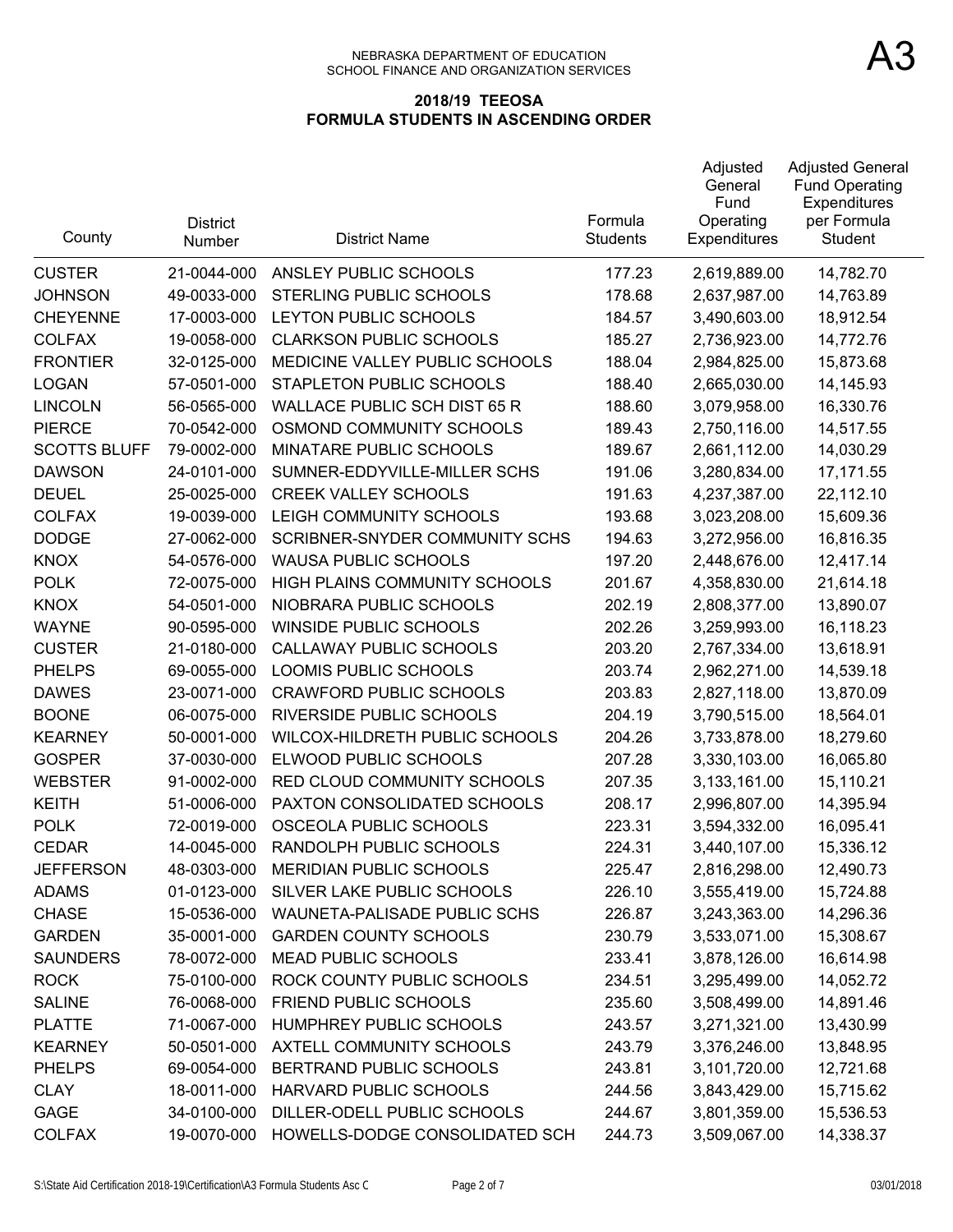| County            | <b>District</b><br><b>Number</b> | <b>District Name</b>                  | Formula<br><b>Students</b> | Adjusted<br>General<br>Fund<br>Operating<br><b>Expenditures</b> | <b>Adjusted General</b><br><b>Fund Operating</b><br>Expenditures<br>per Formula<br>Student |
|-------------------|----------------------------------|---------------------------------------|----------------------------|-----------------------------------------------------------------|--------------------------------------------------------------------------------------------|
| <b>BURT</b>       | 11-0020-000                      | LYONS-DECATUR NORTHEAST SCHS          | 247.48                     | 3,610,935.00                                                    | 14,590.69                                                                                  |
| <b>THAYER</b>     | 85-0060-000                      | DESHLER PUBLIC SCHOOLS                | 248.20                     | 3,448,584.00                                                    | 13,894.53                                                                                  |
| <b>KNOX</b>       | 54-0586-000                      | BLOOMFIELD COMMUNITY SCHOOLS          | 251.67                     | 3,676,429.00                                                    | 14,608.39                                                                                  |
| <b>ADAMS</b>      | 01-0003-000                      | <b>KENESAW PUBLIC SCHOOLS</b>         | 253.23                     | 3,384,157.00                                                    | 13,363.81                                                                                  |
| <b>BUFFALO</b>    | 10-0105-000                      | PLEASANTON PUBLIC SCHOOLS             | 255.76                     | 2,665,411.00                                                    | 10,421.40                                                                                  |
| <b>CUSTER</b>     | 21-0015-000                      | ANSELMO-MERNA PUBLIC SCHOOLS          | 255.89                     | 3,009,356.00                                                    | 11,760.18                                                                                  |
| <b>GREELEY</b>    | 39-0060-000                      | CENTRAL VALLEY PUBLIC SCHOOLS         | 258.94                     | 6,012,716.00                                                    | 23,220.22                                                                                  |
| <b>BUFFALO</b>    | 10-0019-000                      | SHELTON PUBLIC SCHOOLS                | 262.60                     | 3,964,786.00                                                    | 15,098.25                                                                                  |
| <b>DIXON</b>      | 26-0561-000                      | EMERSON-HUBBARD PUBLIC SCHOOLS        | 265.94                     | 3,604,394.00                                                    | 13,553.63                                                                                  |
| <b>CUMING</b>     | 20-0020-000                      | BANCROFT-ROSALIE COMM SCHOOLS         | 267.23                     | 3,145,996.00                                                    | 11,772.56                                                                                  |
| <b>PAWNEE</b>     | 67-0001-000                      | PAWNEE CITY PUBLIC SCHOOLS            | 276.38                     | 3,646,210.00                                                    | 13,192.65                                                                                  |
| <b>LINCOLN</b>    | 56-0007-000                      | MAXWELL PUBLIC SCHOOLS                | 278.37                     | 3,347,184.00                                                    | 12,024.07                                                                                  |
| <b>FRANKLIN</b>   | 31-0506-000                      | <b>FRANKLIN PUBLIC SCHOOLS</b>        | 278.74                     | 3,875,239.00                                                    | 13,902.56                                                                                  |
| <b>BUTLER</b>     | 12-0502-000                      | <b>EAST BUTLER PUBLIC SCHOOLS</b>     | 279.82                     | 5,099,362.00                                                    | 18,223.79                                                                                  |
| <b>HITCHCOCK</b>  | 44-0070-000                      | HITCHCOCK CO SCH SYSTEM               | 281.82                     | 3,388,142.00                                                    | 12,022.24                                                                                  |
| <b>RED WILLOW</b> | 73-0179-000                      | SOUTHWEST PUBLIC SCHOOLS              | 283.80                     | 4,772,198.00                                                    | 16,815.42                                                                                  |
| <b>YORK</b>       | 93-0083-000                      | MC COOL JUNCTION PUBLIC SCHS          | 283.96                     | 3,315,854.00                                                    | 11,677.01                                                                                  |
| <b>CASS</b>       | 13-0022-000                      | WEEPING WATER PUBLIC SCHOOLS          | 284.54                     | 4,060,690.00                                                    | 14,271.24                                                                                  |
| <b>MERRICK</b>    | 61-0049-000                      | PALMER PUBLIC SCHOOLS                 | 290.24                     | 3,335,777.00                                                    | 11,493.18                                                                                  |
| <b>KNOX</b>       | 54-0013-000                      | <b>CREIGHTON COMMUNITY PUBLIC SCH</b> | 293.04                     | 5,113,883.00                                                    | 17,450.90                                                                                  |
| <b>DAWSON</b>     | 24-0004-000                      | <b>OVERTON PUBLIC SCHOOLS</b>         | 297.07                     | 3,203,486.00                                                    | 10,783.67                                                                                  |
| <b>PIERCE</b>     | 70-0005-000                      | PLAINVIEW PUBLIC SCHOOLS              | 298.69                     | 4,384,816.00                                                    | 14,680.02                                                                                  |
| <b>KNOX</b>       | 54-0096-000                      | <b>CROFTON COMMUNITY SCHOOLS</b>      | 301.56                     | 4,633,044.00                                                    | 15,363.71                                                                                  |
| <b>NANCE</b>      | 63-0001-000                      | <b>FULLERTON PUBLIC SCHOOLS</b>       | 301.98                     | 3,944,109.00                                                    | 13,060.82                                                                                  |
| <b>YORK</b>       | 93-0096-000                      | HEARTLAND COMMUNITY SCHOOLS           | 302.26                     | 3,989,145.00                                                    | 13,197.67                                                                                  |
| <b>GARFIELD</b>   | 36-0100-000                      | <b>BURWELL PUBLIC SCHOOLS</b>         | 303.66                     | 4,049,142.00                                                    | 13,334.45                                                                                  |
| <b>WEBSTER</b>    | 91-0074-000                      | BLUE HILL PUBLIC SCHOOLS              | 304.16                     | 3,526,247.00                                                    | 11,593.33                                                                                  |
| <b>FURNAS</b>     | 33-0021-000                      | <b>CAMBRIDGE PUBLIC SCHOOLS</b>       | 306.15                     | 3,893,419.00                                                    | 12,717.29                                                                                  |
| <b>DUNDY</b>      | 29-0117-000                      | DUNDY CO STRATTON PUBLIC SCHS         | 307.59                     | 4,469,045.00                                                    | 14,529.11                                                                                  |
| <b>RICHARDSON</b> | 74-0070-000                      | HUMBOLDT TABLE ROCK STEINAUER         | 311.07                     | 5,917,051.00                                                    | 19,021.80                                                                                  |
| <b>BOYD</b>       | 08-0051-000                      | <b>BOYD COUNTY SCHOOLS</b>            | 311.21                     | 4,814,191.00                                                    | 15,469.08                                                                                  |
| <b>SHERMAN</b>    | 82-0001-000                      | LOUP CITY PUBLIC SCHOOLS              | 311.97                     | 4,135,780.00                                                    | 13,256.99                                                                                  |
| <b>NEMAHA</b>     | 64-0023-000                      | JOHNSON-BROCK PUBLIC SCHOOLS          | 316.75                     | 3,401,077.00                                                    | 10,737.51                                                                                  |
| <b>HARLAN</b>     | 42-0002-000                      | ALMA PUBLIC SCHOOLS                   | 329.01                     | 3,952,314.00                                                    | 12,012.59                                                                                  |
| <b>FURNAS</b>     | 33-0018-000                      | ARAPAHOE PUBLIC SCHOOLS               | 329.14                     | 3,452,752.00                                                    | 10,490.35                                                                                  |
| <b>BUFFALO</b>    | 10-0009-000                      | ELM CREEK PUBLIC SCHOOLS              | 333.97                     | 3,970,144.00                                                    | 11,887.58                                                                                  |
| <b>THURSTON</b>   | 87-0001-000                      | PENDER PUBLIC SCHOOLS                 | 338.40                     | 4,544,228.00                                                    | 13,428.50                                                                                  |
| <b>CEDAR</b>      | 14-0008-000                      | HARTINGTON NEWCASTLE PUBLIC SC        | 339.44                     | 5,053,392.00                                                    | 14,887.64                                                                                  |
| <b>LINCOLN</b>    | 56-0055-000                      | SUTHERLAND PUBLIC SCHOOLS             | 340.05                     | 4,074,445.00                                                    | 11,981.74                                                                                  |
| <b>ANTELOPE</b>   | 02-0009-000                      | NELIGH-OAKDALE SCHOOLS                | 345.58                     | 4,753,406.00                                                    | 13,755.03                                                                                  |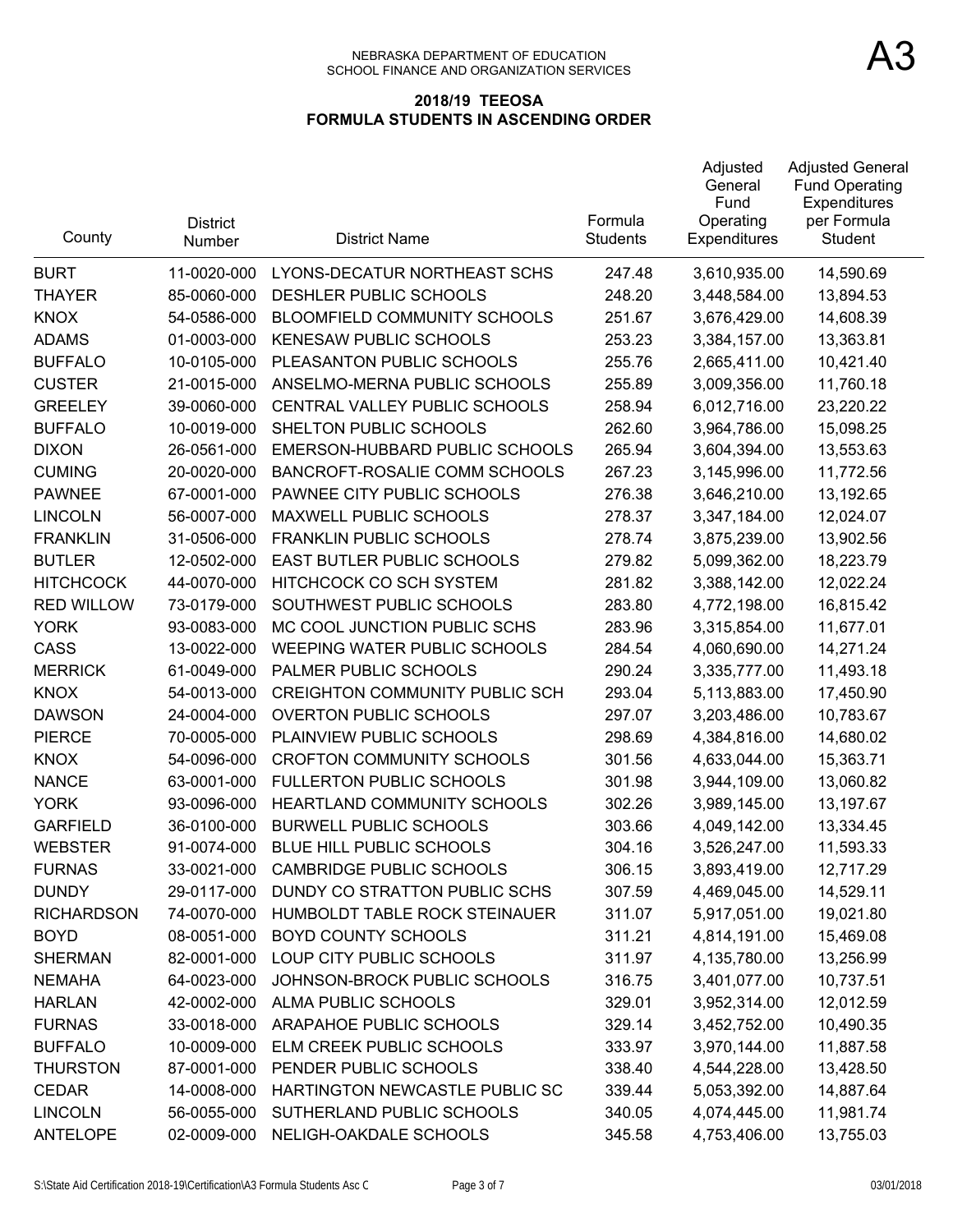| County              | <b>District</b><br>Number | <b>District Name</b>                    | Formula<br><b>Students</b> | Adjusted<br>General<br>Fund<br>Operating<br>Expenditures | <b>Adjusted General</b><br><b>Fund Operating</b><br>Expenditures<br>per Formula<br>Student |
|---------------------|---------------------------|-----------------------------------------|----------------------------|----------------------------------------------------------|--------------------------------------------------------------------------------------------|
| <b>POLK</b>         | 72-0015-000               | CROSS COUNTY COMMUNITY SCHOOLS          | 350.96                     | 4,682,620.00                                             | 13,342.13                                                                                  |
| <b>SAUNDERS</b>     | 78-0107-000               | CEDAR BLUFFS PUBLIC SCHOOLS             | 359.39                     | 3,893,104.00                                             | 10,832.61                                                                                  |
| <b>THURSTON</b>     | 87-0013-000               | <b>WALTHILL PUBLIC SCHOOLS</b>          | 359.76                     | 2,997,135.00                                             | 8,330.97                                                                                   |
| <b>POLK</b>         | 72-0032-000               | SHELBY - RISING CITY PUBLIC SC          | 360.34                     | 5,155,508.00                                             | 14,307.17                                                                                  |
| <b>DAKOTA</b>       | 22-0031-000               | HOMER COMMUNITY SCHOOLS                 | 366.87                     | 4,832,633.00                                             | 13,172.45                                                                                  |
| <b>MADISON</b>      | 59-0080-000               | ELKHORN VALLEY SCHOOLS                  | 367.24                     | 4,242,358.00                                             | 11,551.96                                                                                  |
| <b>SCOTTS BLUFF</b> | 79-0011-000               | <b>MORRILL PUBLIC SCHOOLS</b>           | 370.70                     | 4,220,814.00                                             | 11,386.00                                                                                  |
| <b>PERKINS</b>      | 68-0020-000               | PERKINS COUNTY SCHOOLS                  | 371.36                     | 5,612,906.00                                             | 15,114.63                                                                                  |
| <b>MORRILL</b>      | 62-0021-000               | <b>BAYARD PUBLIC SCHOOLS</b>            | 374.11                     | 4,525,398.00                                             | 12,096.39                                                                                  |
| <b>JEFFERSON</b>    | 48-0300-000               | TRI COUNTY PUBLIC SCHOOLS               | 374.39                     | 5,605,538.00                                             | 14,972.37                                                                                  |
| <b>BUFFALO</b>      | 10-0119-000               | AMHERST PUBLIC SCHOOLS                  | 377.01                     | 3,220,282.00                                             | 8,541.64                                                                                   |
| <b>FURNAS</b>       | 33-0540-000               | SOUTHERN VALLEY SCHOOLS                 | 378.57                     | 6,058,399.00                                             | 16,003.30                                                                                  |
| <b>GAGE</b>         | 34-0001-000               | SOUTHERN SCHOOL DIST 1                  | 380.48                     | 4,816,445.00                                             | 12,658.83                                                                                  |
| <b>THAYER</b>       | 85-0070-000               | THAYER CENTRAL COMMUNITY SCHS           | 384.56                     | 5,739,134.00                                             | 14,923.85                                                                                  |
| <b>CLAY</b>         | 18-0002-000               | <b>SUTTON PUBLIC SCHOOLS</b>            | 392.98                     | 4,641,220.00                                             | 11,810.27                                                                                  |
| <b>CUMING</b>       | 20-0030-000               | WISNER-PILGER PUBLIC SCHOOLS            | 397.57                     | 6,176,416.00                                             | 15,535.25                                                                                  |
| <b>NUCKOLLS</b>     | 65-0011-000               | SUPERIOR PUBLIC SCHOOLS                 | 403.90                     | 4,738,522.00                                             | 11,731.99                                                                                  |
| <b>BOX BUTTE</b>    | 07-0010-000               | HEMINGFORD PUBLIC SCHOOLS               | 405.42                     | 5,397,456.00                                             | 13,313.27                                                                                  |
| <b>BROWN</b>        | 09-0010-000               | AINSWORTH COMMUNITY SCHOOLS             | 407.36                     | 6,154,004.00                                             | 15,107.03                                                                                  |
| <b>BURT</b>         | 11-0014-000               | OAKLAND CRAIG PUBLIC SCHOOLS            | 407.41                     | 4,779,543.00                                             | 11,731.53                                                                                  |
| <b>SEWARD</b>       | 80-0567-000               | CENTENNIAL PUBLIC SCHOOLS               | 407.49                     | 6,258,057.00                                             | 15,357.76                                                                                  |
| <b>KIMBALL</b>      | 53-0001-000               | KIMBALL PUBLIC SCHOOLS                  | 407.57                     | 5,954,273.00                                             | 14,609.03                                                                                  |
| <b>STANTON</b>      | 84-0003-000               | STANTON COMMUNITY SCHOOLS               | 414.61                     | 4,838,106.00                                             | 11,669.15                                                                                  |
| <b>BUFFALO</b>      | 10-0069-000               | RAVENNA PUBLIC SCHOOLS                  | 415.03                     | 4,764,005.00                                             | 11,478.81                                                                                  |
| <b>ANTELOPE</b>     | 02-2001-000               | NEBRASKA UNIFIED DISTRICT 1             | 415.30                     | 5,532,709.00                                             | 13,322.29                                                                                  |
| <b>HOLT</b>         | 45-0239-000               | WEST HOLT PUBLIC SCHOOLS                | 415.92                     | 5,753,167.00                                             | 13,832.37                                                                                  |
| <b>CASS</b>         | 13-0097-000               | ELMWOOD-MURDOCK PUBLIC SCHOOLS          | 418.80                     | 4,631,773.00                                             | 11,059.59                                                                                  |
| <b>MADISON</b>      |                           | 59-0005-000 BATTLE CREEK PUBLIC SCHOOLS | 421.78                     | 5,255,758.00                                             | 12,460.84                                                                                  |
| <b>NANCE</b>        | 63-0030-000               | TWIN RIVER PUBLIC SCHOOLS               | 422.65                     | 5,952,084.00                                             | 14,082.89                                                                                  |
| <b>GAGE</b>         | 34-0034-000               | FREEMAN PUBLIC SCHOOLS                  | 423.60                     | 4,751,318.00                                             | 11,216.47                                                                                  |
| <b>SAUNDERS</b>     | 78-0009-000               | YUTAN PUBLIC SCHOOLS                    | 438.65                     | 5,075,662.00                                             | 11,571.21                                                                                  |
| <b>MORRILL</b>      | 62-0063-000               | <b>BRIDGEPORT PUBLIC SCHOOLS</b>        | 443.86                     | 6,661,546.00                                             | 15,008.06                                                                                  |
| <b>CEDAR</b>        | 14-0054-000               | LAUREL-CONCORD-COLERIDGE SCHOO          | 444.17                     | 6,184,311.00                                             | 13,923.22                                                                                  |
| <b>THURSTON</b>     | 87-0016-000               | UMO N HO N NATION PUBLIC SCHS           | 446.24                     | $-1,435,397.00$                                          | $-3,216.67$                                                                                |
| <b>WAYNE</b>        | 90-0560-000               | <b>WAKEFIELD PUBLIC SCHOOLS</b>         | 450.09                     | 4,753,723.00                                             | 10,561.69                                                                                  |
| <b>DIXON</b>        | 26-0001-000               | PONCA PUBLIC SCHOOLS                    | 453.50                     | 5,234,300.00                                             | 11,542.11                                                                                  |
| <b>HALL</b>         | 40-0126-000               | DONIPHAN-TRUMBULL PUBLIC SCHS           | 458.12                     | 5,348,242.00                                             | 11,674.28                                                                                  |
| <b>MADISON</b>      | 59-0001-000               | <b>MADISON PUBLIC SCHOOLS</b>           | 469.36                     | 5,617,609.00                                             | 11,968.68                                                                                  |
| <b>HOWARD</b>       | 47-0100-000               | CENTURA PUBLIC SCHOOLS                  | 473.43                     | 5,439,742.00                                             | 11,490.09                                                                                  |
| <b>OTOE</b>         | 66-0501-000               | PALMYRA DISTRICT OR 1                   | 499.91                     | 5,157,623.00                                             | 10,317.18                                                                                  |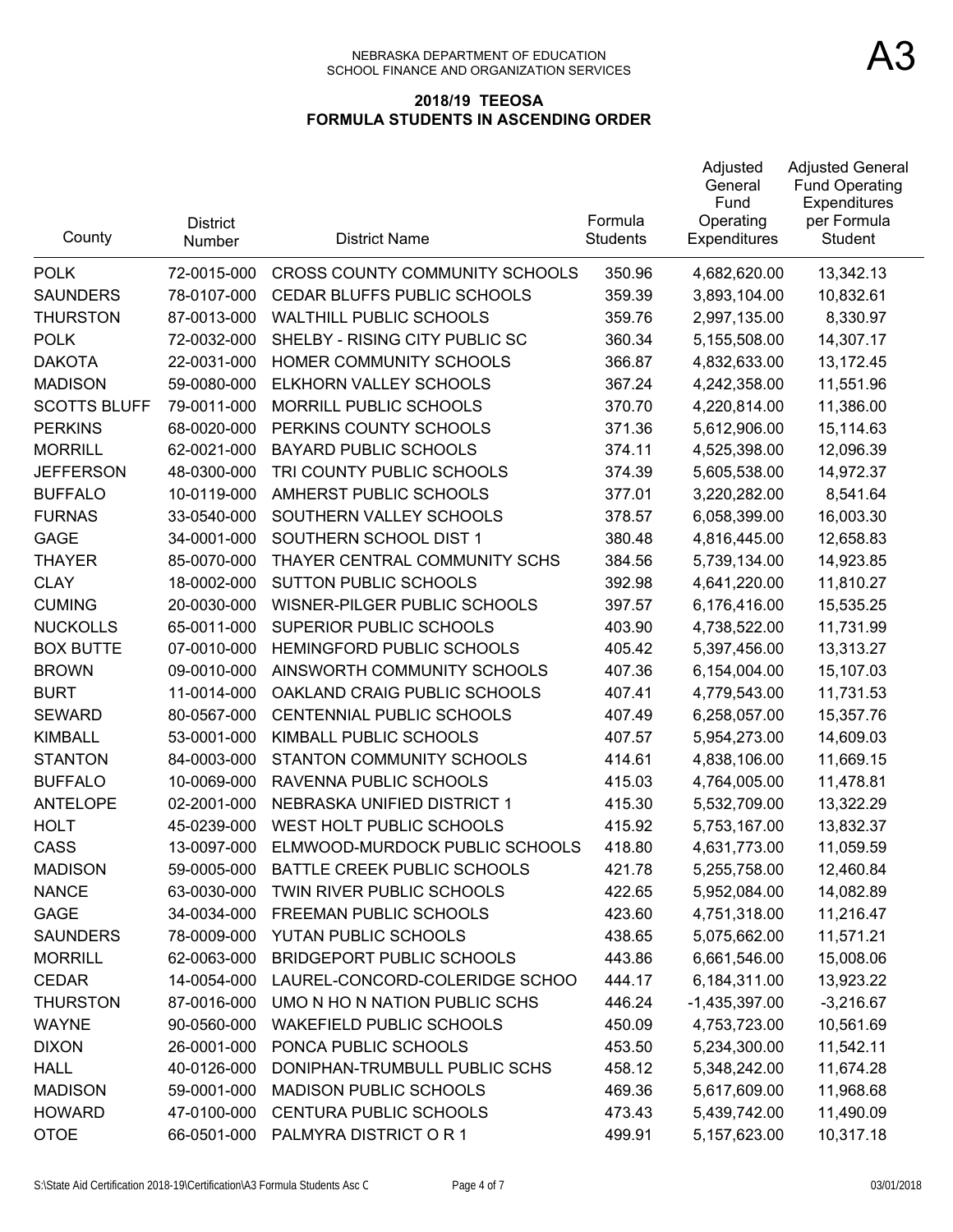| County              | <b>District</b><br>Number | <b>District Name</b>                  | Formula<br><b>Students</b> | Adjusted<br>General<br>Fund<br>Operating<br>Expenditures | <b>Adjusted General</b><br><b>Fund Operating</b><br>Expenditures<br>per Formula<br>Student |
|---------------------|---------------------------|---------------------------------------|----------------------------|----------------------------------------------------------|--------------------------------------------------------------------------------------------|
| <b>JOHNSON</b>      | 49-0050-000               | JOHNSON CO CENTRAL PUBLIC SCHS        | 508.04                     | 5,777,843.00                                             | 11,372.90                                                                                  |
| <b>BURT</b>         | 11-0001-000               | TEKAMAH-HERMAN COMMUNITY SCHS         | 512.97                     | 6,302,743.00                                             | 12,286.77                                                                                  |
| <b>HALL</b>         | 40-0083-000               | WOOD RIVER RURAL SCHOOLS              | 523.71                     | 6,529,014.00                                             | 12,466.80                                                                                  |
| VALLEY              | 88-0005-000               | ORD PUBLIC SCHOOLS                    | 528.63                     | 5,862,160.00                                             | 11,089.34                                                                                  |
| <b>LINCOLN</b>      | 56-0037-000               | HERSHEY PUBLIC SCHOOLS                | 533.63                     | 6,087,476.00                                             | 11,407.77                                                                                  |
| <b>FILLMORE</b>     | 30-0025-000               | FILLMORE CENTRAL PUBLIC SCHS          | 534.57                     | 5,919,446.00                                             | 11,073.26                                                                                  |
| <b>DODGE</b>        | 27-0594-000               | <b>LOGAN VIEW PUBLIC SCHOOLS</b>      | 546.39                     | 6,325,105.00                                             | 11,576.16                                                                                  |
| <b>BOONE</b>        | 06-0001-000               | <b>BOONE CENTRAL SCHOOLS</b>          | 550.81                     | 7,759,101.00                                             | 14,086.81                                                                                  |
| <b>THURSTON</b>     | 87-0017-000               | <b>WINNEBAGO PUBLIC SCHOOLS</b>       | 550.94                     | 6,601,087.00                                             | 11,981.54                                                                                  |
| <b>LANCASTER</b>    | 55-0148-000               | MALCOLM PUBLIC SCHOOLS                | 550.98                     | 5,576,133.00                                             | 10,120.41                                                                                  |
| <b>CHERRY</b>       | 16-0006-000               | VALENTINE COMMUNITY SCHOOLS           | 557.72                     | 8,593,420.00                                             | 15,408.18                                                                                  |
| <b>BUFFALO</b>      | 10-0002-000               | <b>GIBBON PUBLIC SCHOOLS</b>          | 558.65                     | 5,924,867.00                                             | 10,605.75                                                                                  |
| <b>SALINE</b>       | 76-0082-000               | <b>WILBER-CLATONIA PUBLIC SCHOOLS</b> | 578.26                     | 5,797,894.00                                             | 10,026.45                                                                                  |
| <b>SHERIDAN</b>     | 81-0010-000               | <b>GORDON-RUSHVILLE PUBLIC SCHS</b>   | 579.09                     | 6,605,534.00                                             | 11,406.67                                                                                  |
| <b>DODGE</b>        | 27-0595-000               | NORTH BEND CENTRAL PUBLIC SCHS        | 592.58                     | 7,009,483.00                                             | 11,828.81                                                                                  |
| <b>BUTLER</b>       | 12-0056-000               | DAVID CITY PUBLIC SCHOOLS             | 608.23                     | 9,125,397.00                                             | 15,003.24                                                                                  |
| <b>NUCKOLLS</b>     | 65-2005-000               | SOUTH CENTRAL NEBRASKA UNIFIED        | 617.52                     | 9,019,239.00                                             | 14,605.55                                                                                  |
| <b>PIERCE</b>       | 70-0002-000               | PIERCE PUBLIC SCHOOLS                 | 623.19                     | 6,871,831.00                                             | 11,026.94                                                                                  |
| CASS                | 13-0032-000               | LOUISVILLE PUBLIC SCHOOLS             | 623.49                     | 6,256,460.00                                             | 10,034.55                                                                                  |
| <b>CHASE</b>        | 15-0010-000               | <b>CHASE COUNTY SCHOOLS</b>           | 628.04                     | 5,956,401.00                                             | 9,484.07                                                                                   |
| <b>WASHINGTON</b>   | 89-0024-000               | ARLINGTON PUBLIC SCHOOLS              | 636.66                     | 6,723,908.00                                             | 10,561.19                                                                                  |
| <b>SCOTTS BLUFF</b> | 79-0031-000               | MITCHELL PUBLIC SCHOOLS               | 637.43                     | 6,288,136.00                                             | 9,864.77                                                                                   |
| <b>LANCASTER</b>    | 55-0161-000               | RAYMOND CENTRAL PUBLIC SCHOOLS        | 644.25                     | 6,861,464.00                                             | 10,650.39                                                                                  |
| <b>HOWARD</b>       | 47-0001-000               | ST PAUL PUBLIC SCHOOLS                | 650.99                     | 6,701,987.00                                             | 10,295.02                                                                                  |
| CASS                | 13-0056-000               | <b>CONESTOGA PUBLIC SCHOOLS</b>       | 664.80                     | 8,063,050.00                                             | 12,128.46                                                                                  |
| <b>MERRICK</b>      | 61-0004-000               | CENTRAL CITY PUBLIC SCHOOLS           | 684.33                     | 8,174,740.00                                             | 11,945.56                                                                                  |
| WASHINGTON          | 89-0003-000               | FORT CALHOUN COMMUNITY SCHS           | 697.32                     | 8,741,757.00                                             | 12,536.15                                                                                  |
| <b>SEWARD</b>       | 80-0005-000               | MILFORD PUBLIC SCHOOLS                | 725.49                     | 7,155,524.00                                             | 9,863.05                                                                                   |
| <b>CUMING</b>       | 20-0001-000               | WEST POINT PUBLIC SCHOOLS             | 730.85                     | 9,252,109.00                                             | 12,659.38                                                                                  |
| <b>OTOE</b>         | 66-0027-000               | SYRACUSE-DUNBAR-AVOCA SCHOOLS         | 734.50                     | 7,382,523.00                                             | 10,051.15                                                                                  |
| <b>CUSTER</b>       | 21-0025-000               | <b>BROKEN BOW PUBLIC SCHOOLS</b>      | 769.49                     | 9,127,071.00                                             | 11,861.19                                                                                  |
| <b>RICHARDSON</b>   | 74-0056-000               | <b>FALLS CITY PUBLIC SCHOOLS</b>      | 780.41                     | 8,254,473.00                                             | 10,577.14                                                                                  |
| <b>HOLT</b>         | 45-0007-000               | O'NEILL PUBLIC SCHOOLS                | 787.70                     | 9,449,033.00                                             | 11,995.65                                                                                  |
| <b>NEMAHA</b>       | 64-0029-000               | AUBURN PUBLIC SCHOOLS                 | 792.69                     | 8,378,250.00                                             | 10,569.45                                                                                  |
| <b>KEARNEY</b>      | 50-0503-000               | MINDEN PUBLIC SCHOOLS                 | 795.24                     | 8,630,810.00                                             | 10,853.08                                                                                  |
| <b>KEITH</b>        | 51-0001-000               | OGALLALA PUBLIC SCHOOLS               | 804.44                     | 9,033,798.00                                             | 11,229.88                                                                                  |
| <b>JEFFERSON</b>    | 48-0008-000               | <b>FAIRBURY PUBLIC SCHOOLS</b>        | 826.21                     | 9,969,303.00                                             | 12,066.25                                                                                  |
| <b>PLATTE</b>       | 71-0005-000               | LAKEVIEW COMMUNITY SCHOOLS            | 856.39                     | 8,638,554.00                                             | 10,087.14                                                                                  |
| <b>ADAMS</b>        | 01-0090-000               | ADAMS CENTRAL PUBLIC SCHOOLS          | 871.32                     | 11,053,126.00                                            | 12,685.47                                                                                  |
| <b>DOUGLAS</b>      | 28-0015-000               | DOUGLAS CO WEST COMMUNITY SCHS        | 872.32                     | 8,561,122.00                                             | 9,814.23                                                                                   |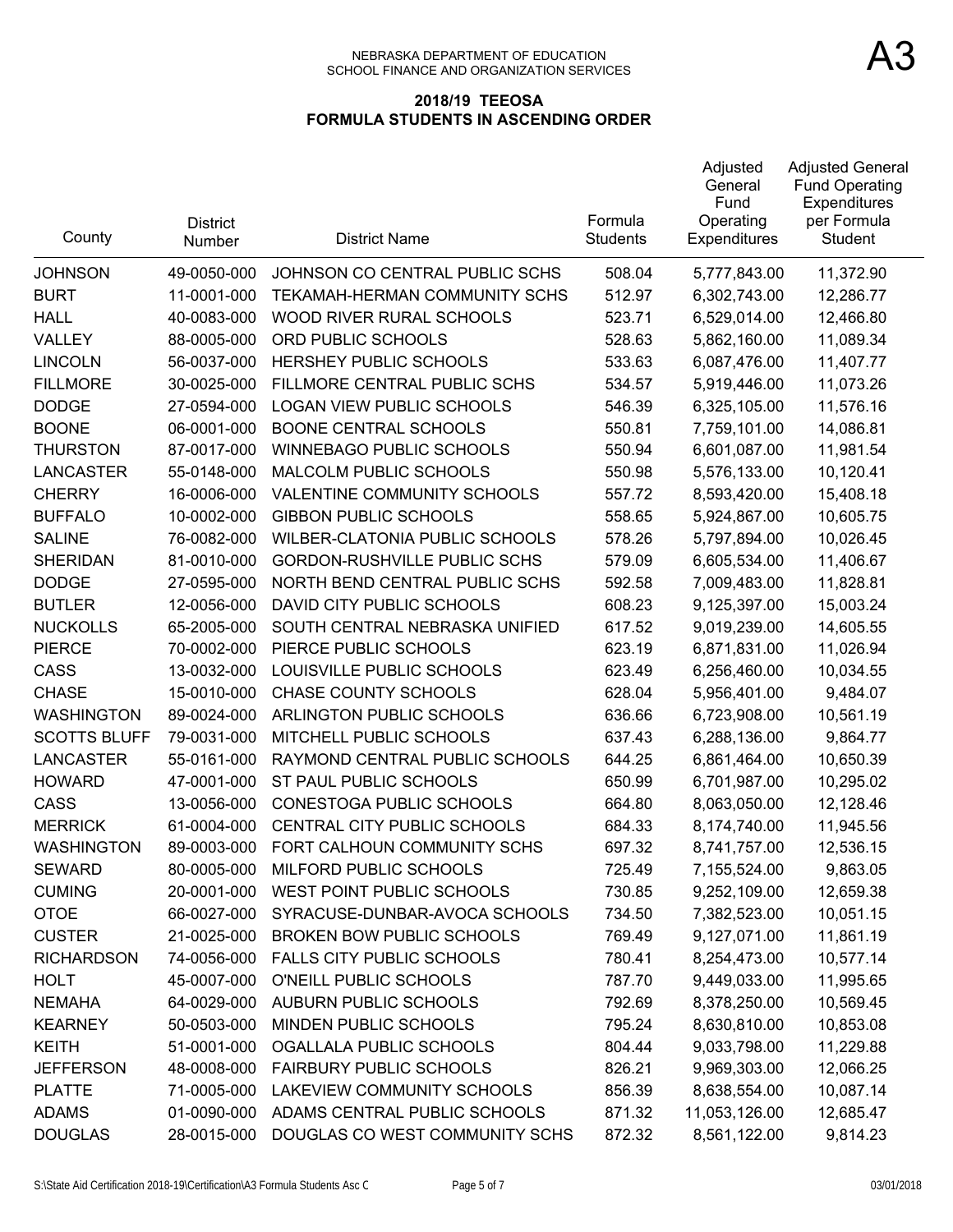| County              | <b>District</b><br>Number | <b>District Name</b>               | Formula<br><b>Students</b> | Adjusted<br>General<br>Fund<br>Operating<br><b>Expenditures</b> | <b>Adjusted General</b><br><b>Fund Operating</b><br>Expenditures<br>per Formula<br><b>Student</b> |
|---------------------|---------------------------|------------------------------------|----------------------------|-----------------------------------------------------------------|---------------------------------------------------------------------------------------------------|
| <b>SAUNDERS</b>     | 78-0001-000               | ASHLAND-GREENWOOD PUBLIC SCHS      | 872.55                     | 8,421,677.00                                                    | 9,651.83                                                                                          |
| <b>DAWSON</b>       | 24-0020-000               | <b>GOTHENBURG PUBLIC SCHOOLS</b>   | 889.93                     | 8,643,030.00                                                    | 9,712.08                                                                                          |
| <b>DAWES</b>        | 23-0002-000               | <b>CHADRON PUBLIC SCHOOLS</b>      | 891.58                     | 9,670,336.00                                                    | 10,846.31                                                                                         |
| <b>WAYNE</b>        | 90-0017-000               | WAYNE COMMUNITY SCHOOLS            | 896.20                     | 9,192,130.00                                                    | 10,256.79                                                                                         |
| <b>DAWSON</b>       | 24-0011-000               | COZAD COMMUNITY SCHOOLS            | 910.64                     | 9,145,573.00                                                    | 10,043.04                                                                                         |
| <b>SAUNDERS</b>     | 78-0039-000               | <b>WAHOO PUBLIC SCHOOLS</b>        | 1,032.45                   | 9,251,573.00                                                    | 8,960.81                                                                                          |
| <b>PHELPS</b>       | 69-0044-000               | HOLDREGE PUBLIC SCHOOLS            | 1,098.08                   | 9,971,196.00                                                    | 9,080.61                                                                                          |
| <b>SARPY</b>        | 77-0046-000               | SPRINGFIELD PLATTEVIEW COMMUNI     | 1,114.77                   | 12,723,838.00                                                   | 11,413.92                                                                                         |
| <b>HAMILTON</b>     | 41-0504-000               | AURORA PUBLIC SCHOOLS              | 1,193.78                   | 13,034,997.00                                                   | 10,919.10                                                                                         |
| <b>YORK</b>         | 93-0012-000               | YORK PUBLIC SCHOOLS                | 1,227.25                   | 11,687,704.00                                                   | 9,523.51                                                                                          |
| <b>CHEYENNE</b>     | 17-0001-000               | SIDNEY PUBLIC SCHOOLS              | 1,266.49                   | 13,135,177.00                                                   | 10,371.29                                                                                         |
| <b>BOX BUTTE</b>    | 07-0006-000               | ALLIANCE PUBLIC SCHOOLS            | 1,303.34                   | 11,884,125.00                                                   | 9,118.23                                                                                          |
| <b>SEWARD</b>       | 80-0009-000               | <b>SEWARD PUBLIC SCHOOLS</b>       | 1,364.22                   | 14,194,769.00                                                   | 10,405.03                                                                                         |
| <b>OTOE</b>         | 66-0111-000               | NEBRASKA CITY PUBLIC SCHOOLS       | 1,368.35                   | 13,449,517.00                                                   | 9,828.98                                                                                          |
| <b>RED WILLOW</b>   | 73-0017-000               | MC COOK PUBLIC SCHOOLS             | 1,380.29                   | 12,365,003.00                                                   | 8,958.26                                                                                          |
| <b>HALL</b>         | 40-0082-000               | NORTHWEST PUBLIC SCHOOLS           | 1,474.62                   | 14,209,353.00                                                   | 9,635.97                                                                                          |
| CASS                | 13-0001-000               | PLATTSMOUTH COMMUNITY SCHOOLS      | 1,554.23                   | 15,155,069.00                                                   | 9,750.83                                                                                          |
| <b>SCOTTS BLUFF</b> | 79-0016-000               | <b>GERING PUBLIC SCHOOLS</b>       | 1,818.51                   | 16,995,648.00                                                   | 9,345.92                                                                                          |
| <b>SALINE</b>       | 76-0002-000               | <b>CRETE PUBLIC SCHOOLS</b>        | 1,851.03                   | 16,158,554.00                                                   | 8,729.48                                                                                          |
| <b>COLFAX</b>       | 19-0123-000               | SCHUYLER COMMUNITY SCHOOLS         | 1,882.69                   | 15,170,621.00                                                   | 8,057.96                                                                                          |
| <b>GAGE</b>         | 34-0015-000               | <b>BEATRICE PUBLIC SCHOOLS</b>     | 1,947.79                   | 17,473,443.00                                                   | 8,970.90                                                                                          |
| <b>LANCASTER</b>    | 55-0145-000               | <b>WAVERLY SCHOOL DISTRICT 145</b> | 2,000.45                   | 16,688,102.00                                                   | 8,342.15                                                                                          |
| <b>WASHINGTON</b>   | 89-0001-000               | <b>BLAIR COMMUNITY SCHOOLS</b>     | 2,280.49                   | 18,768,679.00                                                   | 8,230.09                                                                                          |
| <b>LANCASTER</b>    | 55-0160-000               | NORRIS SCHOOL DIST 160             | 2,289.18                   | 19,268,385.00                                                   | 8,417.17                                                                                          |
| <b>DOUGLAS</b>      | 28-0059-000               | BENNINGTON PUBLIC SCHOOLS          | 2,605.28                   | 18,366,001.00                                                   | 7,049.52                                                                                          |
| <b>DAWSON</b>       | 24-0001-000               | LEXINGTON PUBLIC SCHOOLS           | 2,809.60                   | 23,682,606.00                                                   | 8,429.17                                                                                          |
| <b>DOUGLAS</b>      | 28-0054-000               | <b>RALSTON PUBLIC SCHOOLS</b>      | 3,306.62                   | 25,334,592.00                                                   | 7,661.78                                                                                          |
| <b>SCOTTS BLUFF</b> | 79-0032-000               | SCOTTSBLUFF PUBLIC SCHOOLS         | 3,319.71                   | 25,757,792.00                                                   | 7,759.05                                                                                          |
| <b>ADAMS</b>        | 01-0018-000               | HASTINGS PUBLIC SCHOOLS            | 3,494.38                   | 29,427,535.00                                                   | 8,421.39                                                                                          |
| <b>DAKOTA</b>       | 22-0011-000               | SO SIOUX CITY COMMUNITY SCHS       | 3,689.97                   | 32,989,333.00                                                   | 8,940.26                                                                                          |
| <b>PLATTE</b>       | 71-0001-000               | <b>COLUMBUS PUBLIC SCHOOLS</b>     | 3,719.75                   | 31,478,629.00                                                   | 8,462.56                                                                                          |
| <b>LINCOLN</b>      | 56-0001-000               | NORTH PLATTE PUBLIC SCHOOLS        | 4,028.63                   | 35,104,582.00                                                   | 8,713.78                                                                                          |
| <b>MADISON</b>      | 59-0002-000               | NORFOLK PUBLIC SCHOOLS             | 4,202.48                   | 33,613,136.00                                                   | 7,998.40                                                                                          |
| <b>DODGE</b>        | 27-0001-000               | FREMONT PUBLIC SCHOOLS             | 4,460.40                   | 35,318,239.00                                                   | 7,918.18                                                                                          |
| <b>SARPY</b>        | 77-0037-000               | <b>GRETNA PUBLIC SCHOOLS</b>       | 4,924.99                   | 38,177,038.00                                                   | 7,751.70                                                                                          |
| <b>BUFFALO</b>      | 10-0007-000               | <b>KEARNEY PUBLIC SCHOOLS</b>      | 5,549.90                   | 47,074,543.00                                                   | 8,482.06                                                                                          |
| <b>DOUGLAS</b>      | 28-0066-000               | WESTSIDE COMMUNITY SCHOOLS         | 5,941.88                   | 53,076,675.00                                                   | 8,932.63                                                                                          |
| <b>DOUGLAS</b>      | 28-0010-000               | ELKHORN PUBLIC SCHOOLS             | 9,037.66                   | 73,106,889.00                                                   | 8,089.14                                                                                          |
| <b>HALL</b>         | 40-0002-000               | <b>GRAND ISLAND PUBLIC SCHOOLS</b> | 9,299.23                   | 73,394,126.00                                                   | 7,892.50                                                                                          |
| <b>SARPY</b>        | 77-0001-000               | BELLEVUE PUBLIC SCHOOLS            | 9,393.07                   | 81,320,042.00                                                   | 8,657.45                                                                                          |